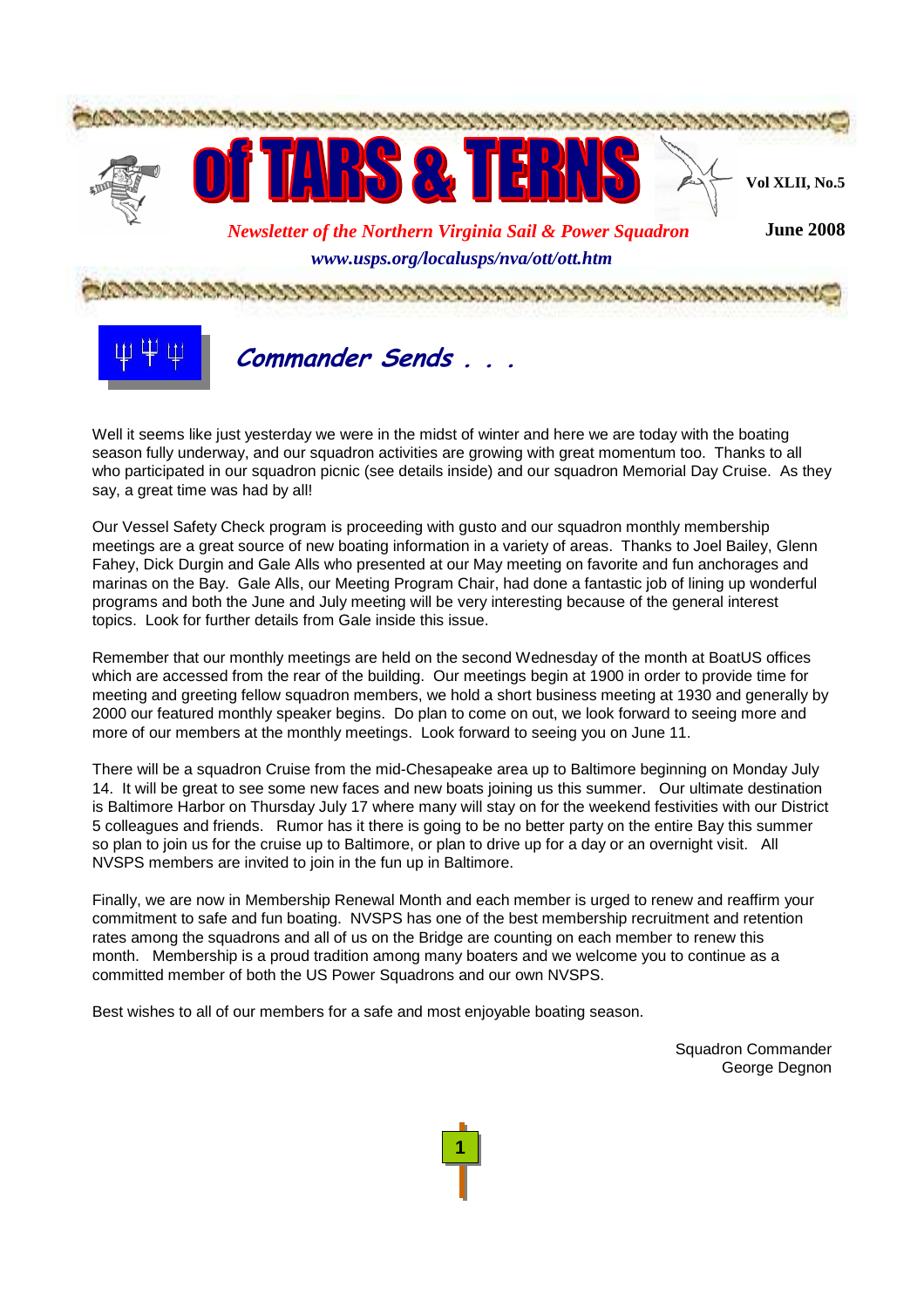

## **COMMANDER**

Cdr George K. Degnon P 703-448-8766 boater@degnon.org

## **EXECUTIVE OFFICER**

Lt/C Ronald H. Larson, P 703-922-7094 mdlars@msn.com

## **EDUCATION OFFICER**

Lt/C Richard E. Unis, AJN 703-777-8378 runis\_320@yahoo.com

## **ADMINISTRATIVE OFFICER**

Lt/C John G. Karjala P 703-818-8676 jgkarjala@verizon.net

### **SECRETARY**

Lt/C George Nartsissov P 703-425-7044 ganh@verizon.net

### **TREASURER**

Lt/C Steven Hall AP 703-242-8566 sdhall01@verizon.net

## **MEMBERS AT LARGE**

P/C G. J. Nelson AP 703-437-0064 Lt Francis Williamson AP 703-440-9074 P/C Gale Alls SN 703-569-1511 P/C John Shivik, AP 703-273-3351 P/LtC Cathleen Sheffield AP 703-370-4331 P/C Richard J. Durgin

#### *of Tars & Terns* **Distribution**

Lt Manette Lazear, AP D/Lt Walter D. Lazear, AP

*of Tars & Terns* **EDITOR** Stf/C Richard P Davis AP (703) 444-2772 Rpdavis1702@comcast.net



# **Exec Report:**

May VEs were scheduled for the 17th at Fairfax Yacht Club in conjunction with the Squadron Picnic. A number of Vessel Exams were conducted during the day by our examiners who are always ready to perform Vessel Safety Checks at the boat owners request.

A VE Day will be held at West Marine in Alexandria on Saturday June 7th. All are welcome to bring their trailer able boats to West Marine to get a free VSE. Questions please call Lt. John von Senden P (703)751-9674.

Anyone interested in becoming a Vessel Examiner? Being a qualified Vessel Examiner and performing safety exams on boats is a great way to learn more about boats then just looking at them in the marina or at the boat shows or even owning a boat. The exam process will make you aware of the many differences in boat construction and quality. Plus it's a great way to assist NVSPS to perform one of its missions. Contact John von Senden or myself (Ron Larson 703 922-7094) for more information.

There are a number of other tasks (Boat Show next year, Public Relations , Youth Programs, COOP Charting, Legislative, Radio Tech., and Safety) that are in the works and will be reported on as they progress.

P/C Jay Nelson, AP has consented to help out as the Safety Chair. I'm sure that his expertise will be of great benefit (and is greatly appreciated) to the NVSPS in making us all aware of safety and other related boating issues.

> Lt/C Ron Larson, P Executive Officer

**The oT&T is a newsletter of the NVSPS and does not reflect the policies or opinions of the USPS.**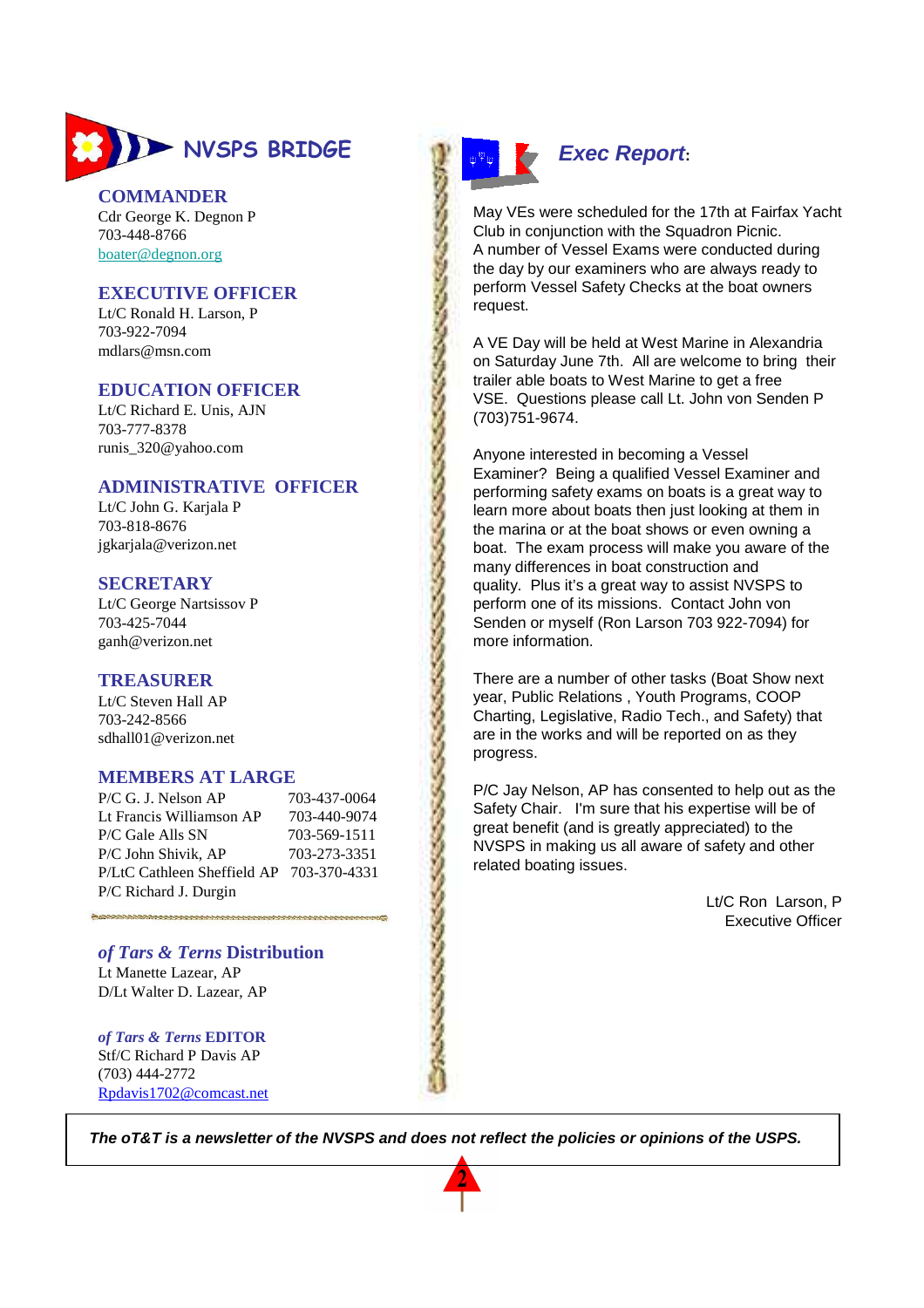

## **A Note From The Secretary**

One of the secretary's responsibilities in the Squadron is that of a Historian. Currently we do not have a historian on staff. I am looking for someone that would be interested in the position of The Squadron Historian. The duties would be to act as the keeper of Squadron major events and statistics such as number of education class attendees, awards to members, social and special activities, etc.. There is a form to compile this information and send it to District 5 and National headquarters at the end of the year.

Also, the position of Assistant Secretary is open. That position would be primarily to act as the recording secretary for the Squadron.

Please contact me if you are interested or would like more information.

Lt/C George Nartsissov P **Secretary** 

Ed Phillips, AP



**Cooperative Charting**

By the time you have received this issue of oT&T, the 2008 Cooperative Charting (CoCh) workshop will have made history. It was held on May 2-3 at NOAA's Atlantic Marine Center in Norfolk, VA. For those interesting in attending next year, to date, it is always held on the first weekend in May at in Norfolk at NOAA's Atlantic Marine Center. The annual information is published in the winter edition of the D/5 newsletter "Mark 5" and on the D/5 website.

What is Cooperative Charting (CoCh)? It is one of the Power Squadrons most interesting and beneficial activities. It consists of depth surveys, range line surveys, current surveys, small craft facility (marina) surveys and the Adopt a Chart program. Are you interested in messing around with charts, applying your navigation skills and helping the boating community? The CoCh program is for you! Have a look at the National CoCh website located at http://www.usps.org/national/coch/index.htm for more details on each part of the CoCh program.

Is anyone interested in doing a depth survey? Or know of good candidate location? Perhaps the channel and surrounding waters to your marina haven't been surveyed in many years. Let me know what you would consider a worthy location for a depth survey and I'll get the planning underway. We are also looking for a small (16-18'), maneuverable, shallow draft runabout to conduct the survey from. If you are interested in participating in the CoCh program, contact me at the address below. Smooth seas and fair winds!

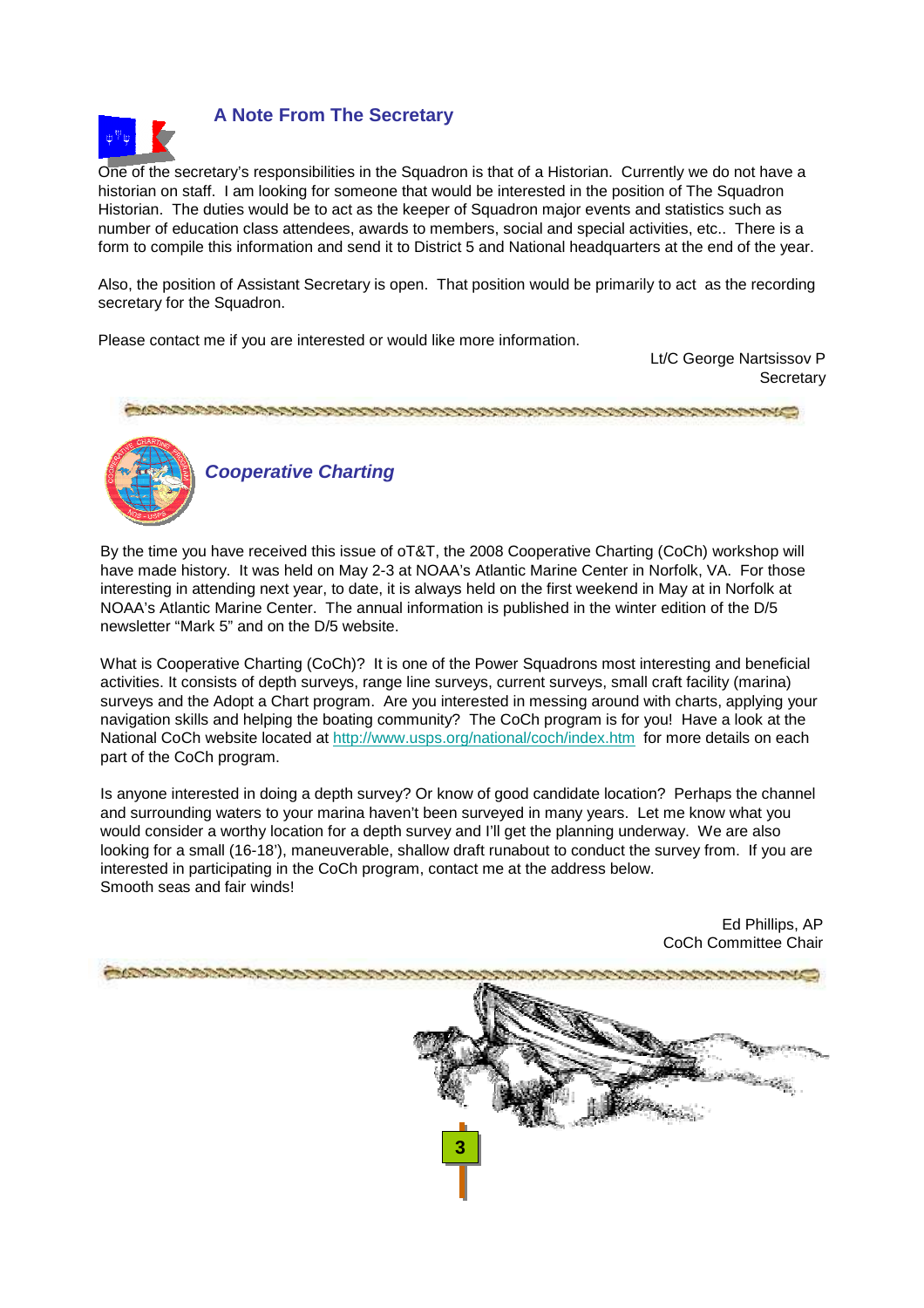

Did you know that the United States Power Squadrons publishes guides that are short booklets containing useful information on a variety of marine and marine-related topics? For example, there are USPS Guides for How to Fly Flags, Compass Adjusting, Marine Amateur Radio, Intro to Sailing, Boat Insurance, Knot Tying, etc. Most guides have a nominal fee for members ranging from \$5 to \$13. You can check out all of the guides and order them from the USPS Ship's Store website. Go to www.usps.org, then click on Ship's Store under the heading Member's Stuff (bottom left hand side of the home page). You can also order guides by phone at 1-888-FOR-USPS between 8:30 am and 4:00 pm EDT Monday through Friday.

Please let me know if you're interested in self-study for a course. I can order the materials and the exam for you. Just drop me an e-mail at runis\_320@yahoo.com.

Here's a look at upcoming advanced courses and seminars that are currently on the schedule. Please sign up by the deadline so books can be ordered in time for the course.

# **Course: NAVIGATION (N)**

(~25 sessions – Tue 7 Oct 2008 – 31 Mar 2009, 1900-2100)

**Description:** Learn celestial navigation and piloting techniques for offshore navigation anywhere in the world using the moon, planets and stars. This course builds on the sun-sight technique learned in the new Junior Navigation (JN) course, which is a prerequisite.

**Cost** is \$125; family members and significant others may share books for a discount. **Location:** TBD

**Instructor:** Seminar style – each participant teaches at least one chapter

**Class Leaders:** SEO Rich Unis, JN and Rick Baker, JN

**Register by:** 1 Aug 2008

Contact: SEO Rich Unis at: runis\_320@yahoo.com

# **Course: MARINE ELECTRONICS (ME 101, 102 & 103)**

(~18 sessions – Thu, 11 Sep 2008 – 29 Jan 2009, 1900-2100)

**Description:** Learn essential knowledge about a boat's electrical and electronic systems including; grounding, corrosion and electrolysis control, batteries and their maintenance, depth finders, marine radiotelephones, radar, LORAN, GPS and other electronic position systems. **Cost** is TBD (may be completely new materials)

**Location:** TBD, Fairfax

**Instructor:** Seminar style – each participant teaches at least one chapter

**Class Leaders:** Dwight Bues, AP

**Register by:** 1 Aug 2008

Contact: SEO Rich Unis at: runis\_320@yahoo.com

**Course: HOW TO USE A CHART SEMINAR** (1 session – Open to the Public)

**Description:** Learn to use marine navigation charts in detail. New Seminar! Cost is \$35; family members and significant others may share the materials for a discount.

**Date: 28 Oct 2008 (Tues) Time: 7:00 – 9:30 PM**

**Location:** TBD

**Instructor:** SEO Rich Unis, JN and Bob Cox, JN

**Register by:** 15 Sep 2008

Contact: SEO Rich Unis at: runis 320@yahoo.com **44**

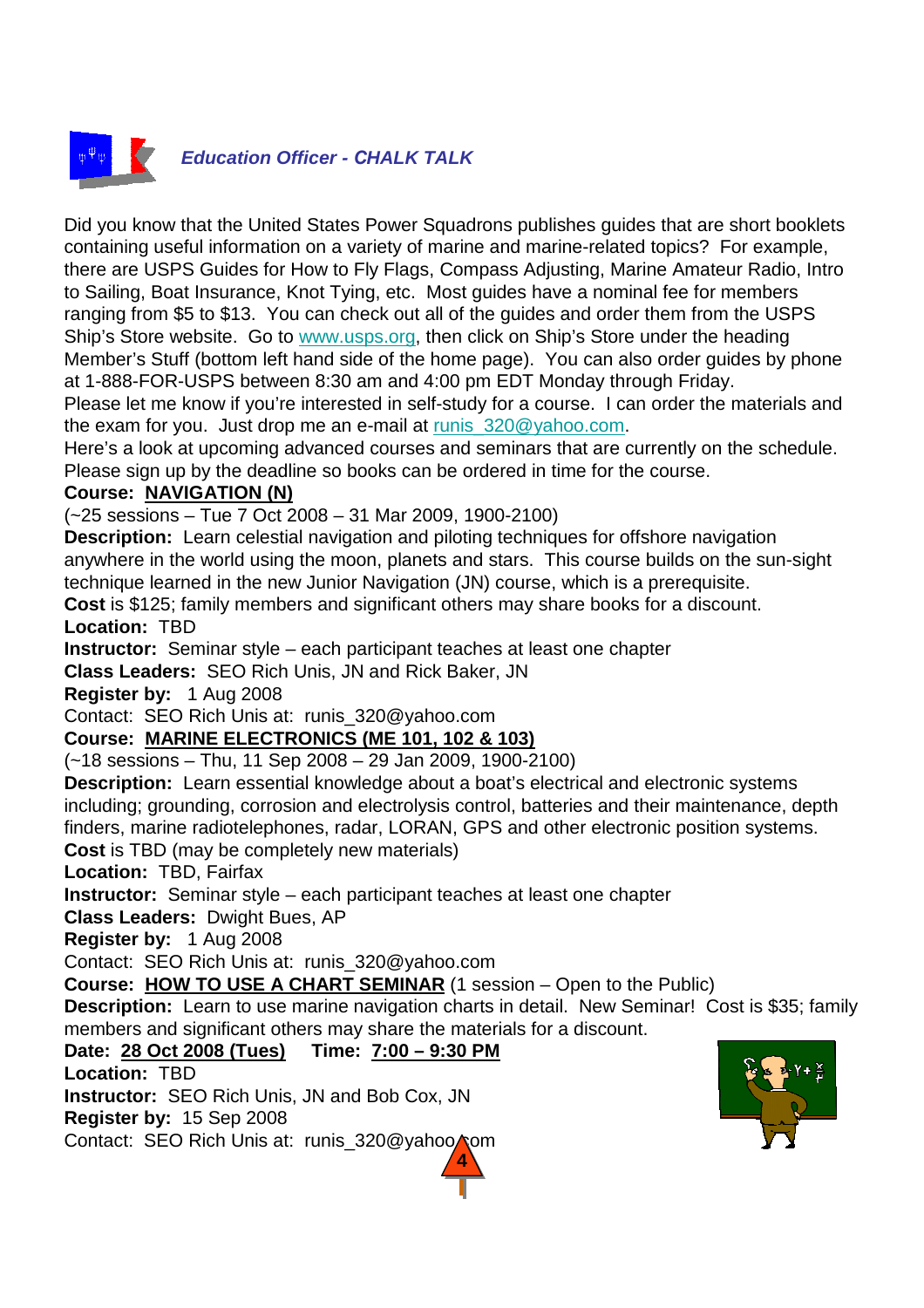

Our squadron was represented at the 14th Anacostia River Watershed Clean-Up and Earth Day Celebration, 26 April 2008. We were invited by Potomac River Power Squadron's Administrative Officer, Ms. Bonnie Gaskins. The event started at the Seafarers Yacht Club on M Street, S.E., in Washington, D.C. Thereafter, we were given a seat at the Potomac River Power Squadron's table during festivities. Attendance was over well 800 people of all ages. We responded to boating and safety questions from interested individuals, passed out "Safe Boating" brochures, and had some people sign-up for future NVS&PS boating courses.

I met Ms. E. Legett, the Potomac River Power Squadron, Public Relations Officer, who fields questions from the public regarding Boating Courses. She related that she had calls from people in Northern Virginia seeking out Boating courses. She was given a NVS&PS point of contact so now she will have a reference for individuals seeking courses in Northern Virginia. The PRP Squadron passed out brochures that specifically addressed the PRP Squadron and "The Squadron Boating Course." Use of similar brochures could benefit our organization as well.

It's not too early to express your interest in a July cruise from 12-16 July 08 and rendezvous 17-20 July 08 with the D5 for its 2008 Summer Rendezvous and Counsel in Baltimore, Maryland. If interested in a multiday bay cruise that will eventually end in Baltimore's Inner Harbor, please let me know. I am available for discussion of details. Call (703) 818-8676. New Website Features

> -John G. Karjala Administrative Officer



**Welcome Aboard !!** **John L. Goff, II , Springfield, VA 22151**

**and**

**Brian G. Schuster, Vienna, VA 22182**

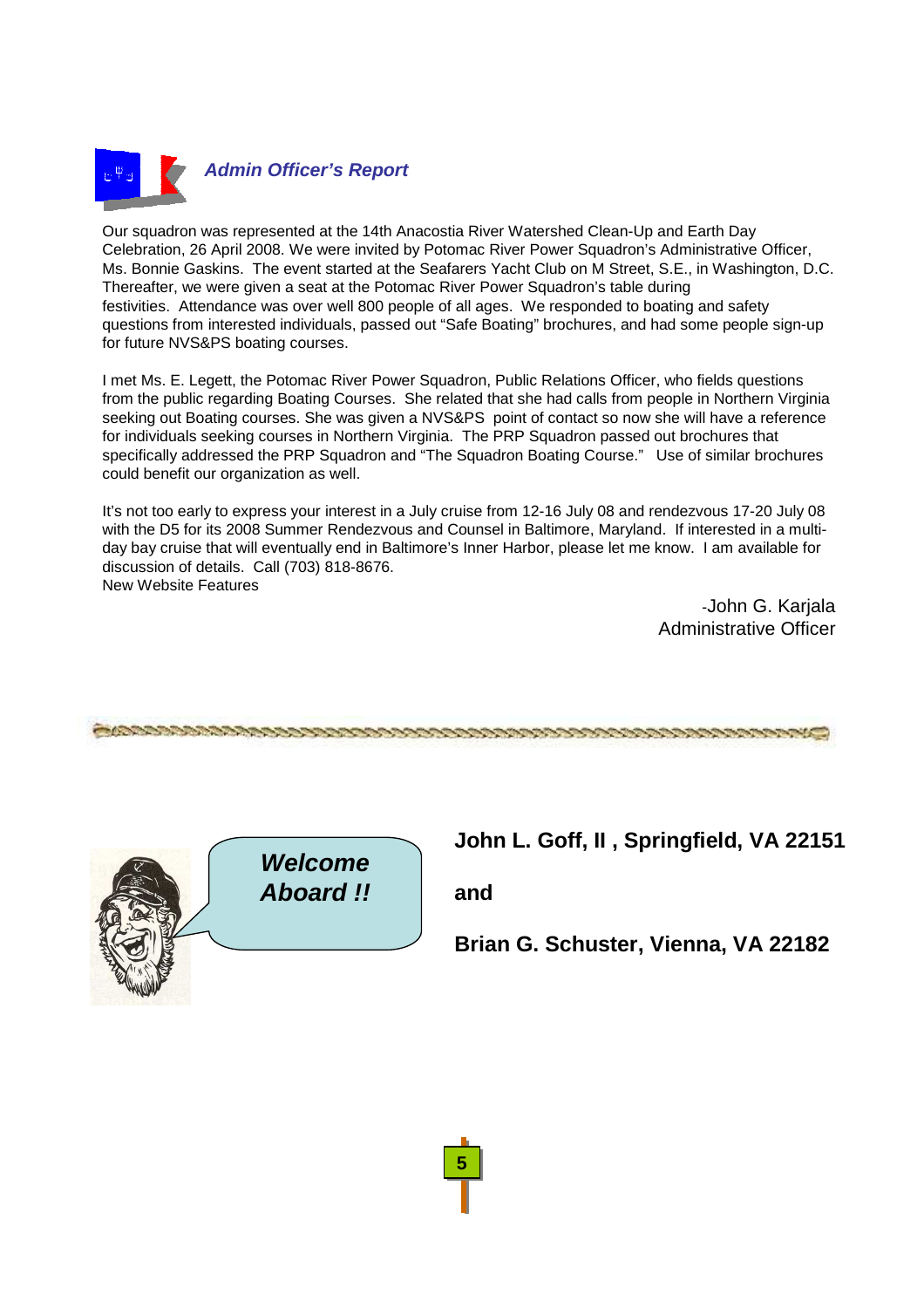



## **"What do USPS Courses Cost???"**

**I taught Engine Maintenance again the Fall 2007. Initially, I was concerned that the current price (near \$100) would discourage some members from taking the course. As it turned out, I had over 20 students. Due to work, travel, etc., not everyone finished, but we still had more than 10 graduate.**

**For those of you who don't know me, I am a 35 year USPS member (yes, I passed the Boating course when I was 12) with 21 merit marks. I first taught Marine Electronics when I was 14, and still teach that class as well as Engine Maintenance. Both of my parents attained the grade of SN and totaled more than 50 years as instructors in USPS.**

**That said, I consider it to be my most important job to make the material APPLICABLE to the students. Of course, they are PAYING for the class. As many of my former students can attest, I have a habit of relating stories about what can go wrong AND how to prevent it!!! One of my students called me a few months back and related this story:**

**"I remember when you were talking about out drives and corrosion. Since I had Bravo 3 (TM) out drives, I decided to have them checked out. They did have a major problem. Apparently, my Mercathode (TM) system had failed and caused SERIOUS corrosion of the out drives...replacement was the only option. The Mercruiser (TM) representative said that if I had waited a year, the out drives would have been out of warranty. As luck would have it, they installed new out drives and I paid nothing. Thanks Mercruiser!!! Knowing what to check saved me over \$15,000."**

**Mission accomplished...another satisfied customer. : )**

**What do USPS courses cost??? NOTHING...they actually SAVE you money!!!**

**Dwight Bues, AP**



**Do you or one of your friends need your vessel checked? Or want to become an examiner yourself?** 

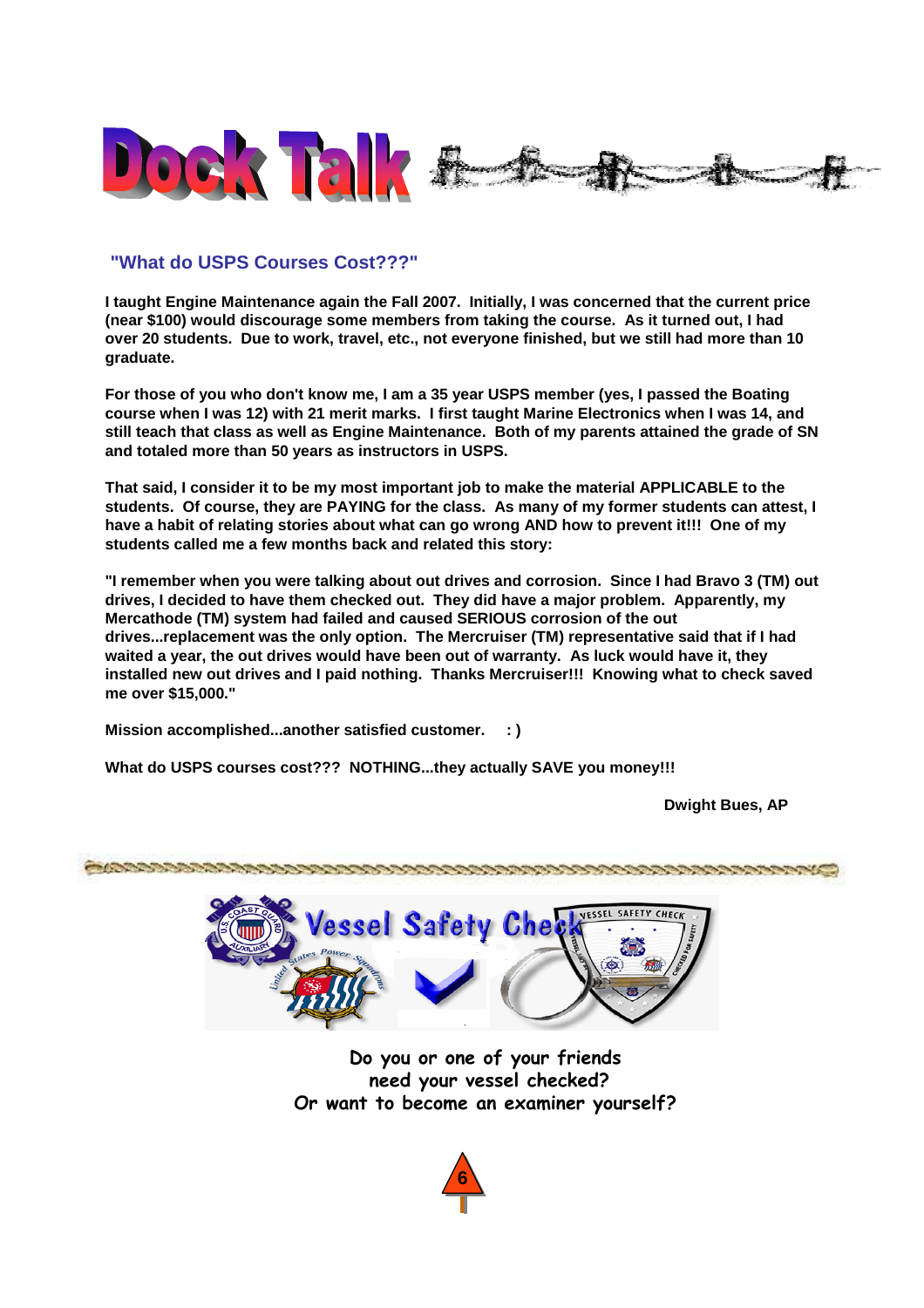

**By now you should have received your Annual Dues renewal notices. They were mailed out at the end of this month – please plan ahead - we want you to be with us next year for more of everything that USPS and NVSPS has to offer.**





There are two major events upcoming with in District 5 this Summer, The 2008 Summer Rendezvous and the Cruise. See your Mark 5 for the details and registration forms.

The NVSPS website has been enhanced with three new items.

1. 40th Year NVSPS History document, as originally edited by Jean Durgin and recently rendered in PDF by Usha Mishra (of Degnon Associates).

- 2. Archives of minutes from past General Membership meetings.
- 3. Archives of old issues of Tars & Terns newsletters.

Go to www.usps.org/localusps/nva and look in the lower right for links to these new features.

**NOTICE:** This summer, we will be revising the website and moving it to a commercial server under the name www.nvsps.org. We have the opportunity to greatly expand the content of the website, reorganize the layout, change the appearance, and make it more useful to the membership. If you have ideas for enhancements to the squadron website, please contact Walt Lazear (email lakematesw@comcast.net).

**77**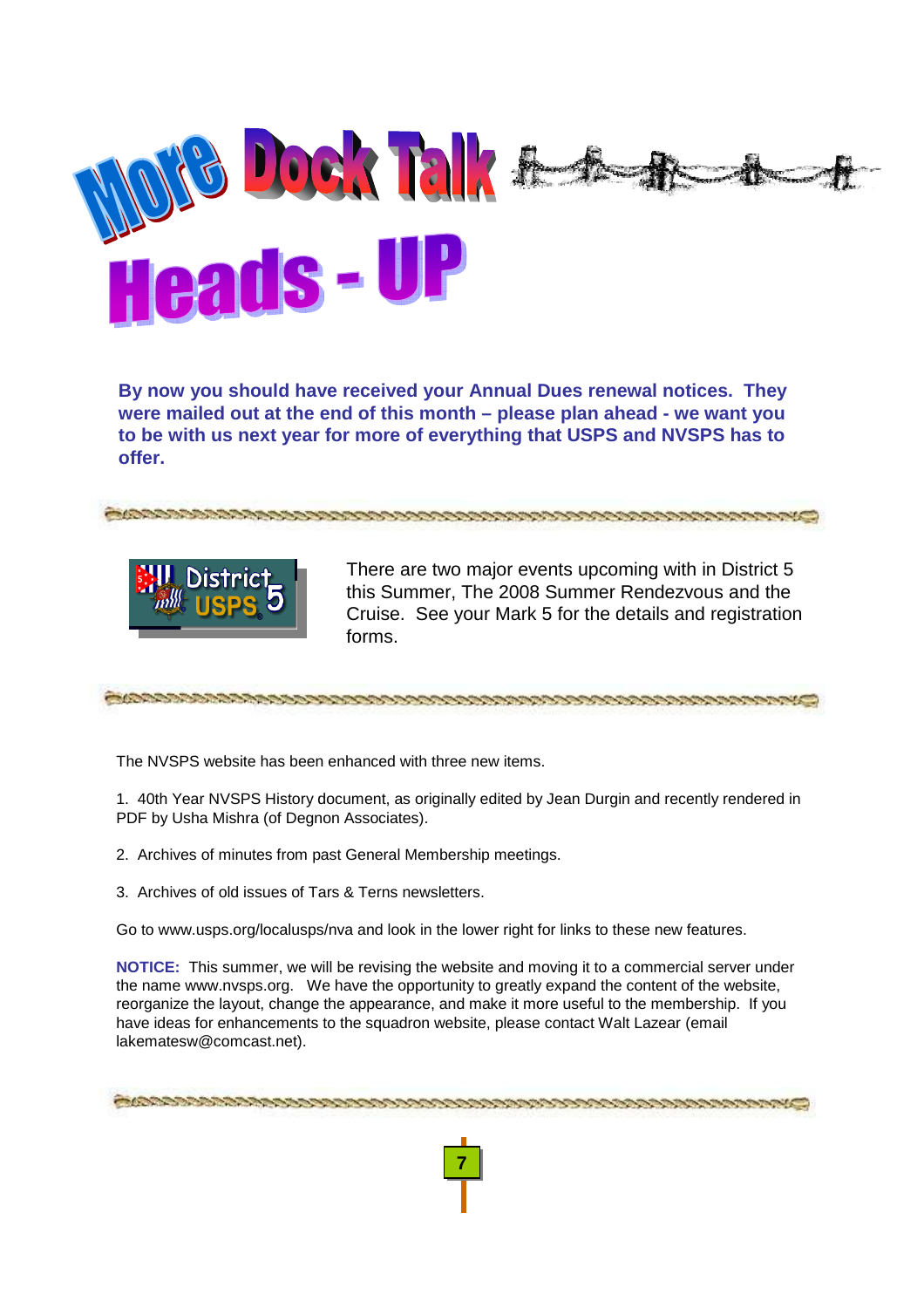# **11 June Membership Meeting:**

**Seminar topic:** Submarine Fiber Optic Cables.

The presenter is one of the principals and founding partners of Global Broadband Solutions, LLC. They are a communications engineering company that focuses on very high-speed communications to the hard to get to places for their clients.

Their principal clients are the US Government agencies, like the DoD and Missile Defense. While they have expertise in Satellite and Terrestrial fiber optics, they have unique expertise in Submarine Fiber Optic Cable Systems.

The presentation will speak to the following topics:

- Brief History of the Industry
- Development of specialized vessels
- Components of a cable system
- Steps for developing an undersea cable system
- Desktop study
- Marine Survey
- Specialized vessels
- Specialized equipment
- What do these things cost?
- Who are the major players in this market?
- What can we look forward to in the future?

Over 95% of all the worlds international communications are carried on undersea fiber optic cable systems.

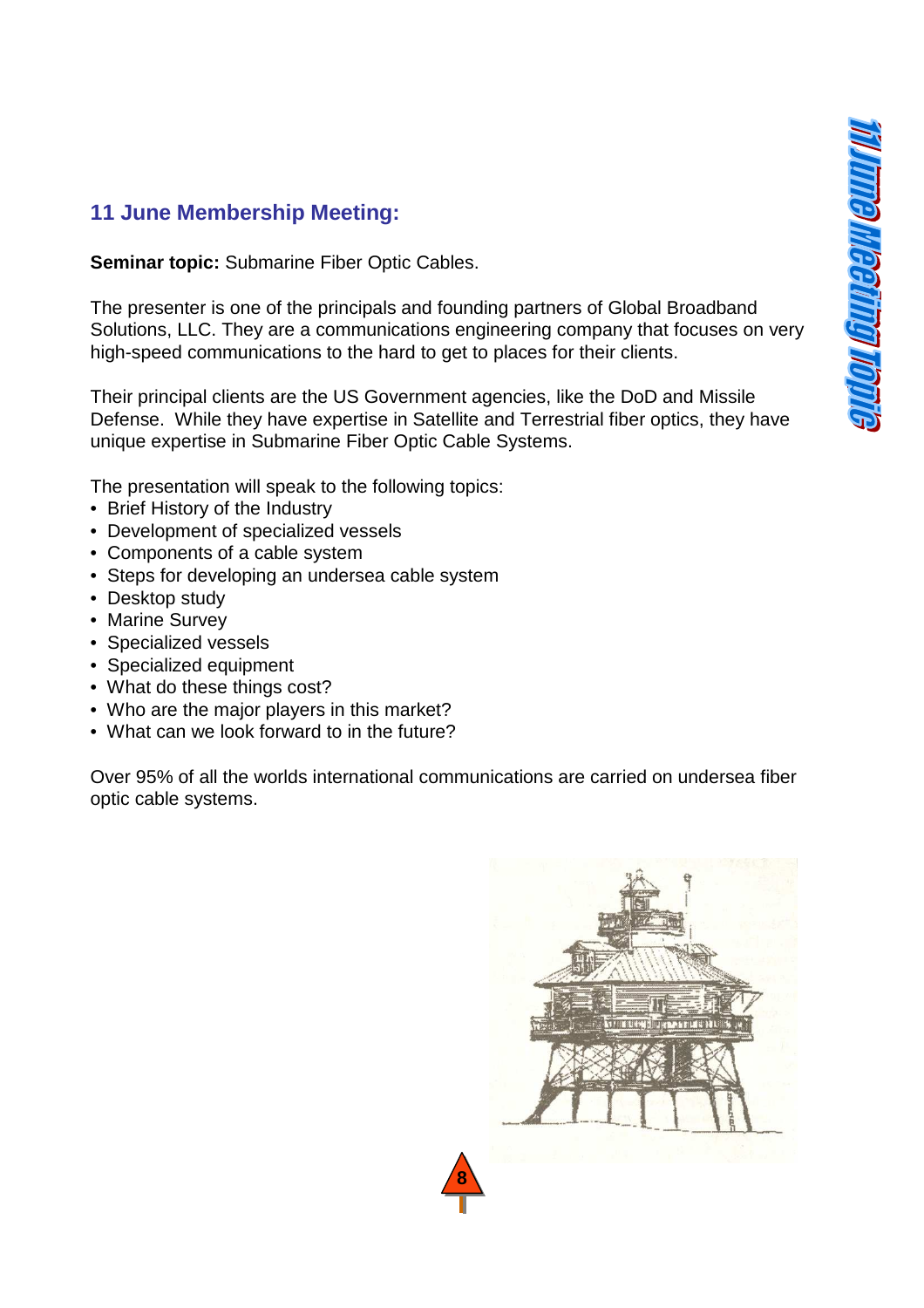# **NUSPS Galendar of Events**

| <b>Jun-08</b>                             |                                                                                                          |                                         |
|-------------------------------------------|----------------------------------------------------------------------------------------------------------|-----------------------------------------|
| $\overline{7}$                            | <b>Vesel Safety Checks</b>                                                                               | Contact:Lt/C Ron Larson, P 703-922-7094 |
| Saturday                                  | Location: "West Marine" Parking lot, Alexandria                                                          | Lt. John Von Senden, P 703-751-9674     |
|                                           | Check schedule with Lt. John Von Sende                                                                   | john@southerngirl.net                   |
| 11                                        | All Hands Meeting at Boat US                                                                             | Lt/C John Karjala, P                    |
| Wednesday                                 | Meeting Topic: See page 8.                                                                               | 703-818-8676                            |
| 1900 Social                               |                                                                                                          | JGKarjala@verizon.net                   |
| 1930 Meeting                              | Training conference room; enter at rear of building                                                      |                                         |
| 25                                        | <b>ExCom Meeting</b>                                                                                     | Cdr George Degnon, P                    |
| Wednesday                                 | Location: GMU Offices                                                                                    |                                         |
| 1900                                      | 4031 University Dr., 2nd floor Conf. Rm., Fairfax, VA 22030                                              | Boater@degnon.org                       |
|                                           |                                                                                                          |                                         |
|                                           |                                                                                                          |                                         |
|                                           | <b>Jul-08</b>                                                                                            |                                         |
| 9                                         | <b>ExCom Meeting</b>                                                                                     | Cdr George Degnon, P                    |
| Wednesday                                 | Location: Boat Us training conference room                                                               | Boater@degnon.org                       |
| 1800                                      |                                                                                                          |                                         |
| $\mathbf{9}$                              | All Hands Meeting at Boat US                                                                             | Lt/C John Karjala, P                    |
| Wednesday                                 | Meeting Topic: To Be Announced                                                                           | 703-818-8676                            |
| 1900 Social                               |                                                                                                          | JGKarjala@verizon.net                   |
| 1930 Meeting                              | Training conference room; enter at rear of building                                                      |                                         |
| $14 - 16$                                 | Squadron Cruise - Travel as a group                                                                      | Lt/C John Karjala, P                    |
| Mon. - Wed.                               | Destination: Baltimore Inner Harbor & join D - 5 Cruise & Council                                        | 703-818-8676                            |
|                                           | Cruise details & anchorage or marina slips are being developed                                           | JGKarjala@verizon.net                   |
| $11 - 16$                                 | District - 5 Cruise                                                                                      |                                         |
| Friday - Wednesday                        | Itinerary not yet final                                                                                  | www.uspsd5.org                          |
|                                           | Visit the D-5 web site for latest information                                                            |                                         |
| $17 - 20$                                 | District - 5 Summer Rendezvous & Council                                                                 | Register by 10 July 2008                |
| Thursday - Sunday                         | Baltimore Inner Harbor Marine Center                                                                     | P/Lt/C Barbara A. Blaker, AP            |
|                                           |                                                                                                          | 410-308-2148                            |
|                                           |                                                                                                          |                                         |
|                                           |                                                                                                          |                                         |
| August 2008                               |                                                                                                          |                                         |
| OPEN: No activities planned               |                                                                                                          |                                         |
|                                           |                                                                                                          |                                         |
|                                           |                                                                                                          |                                         |
|                                           |                                                                                                          |                                         |
|                                           | Sep-08                                                                                                   |                                         |
| $2 - 7$                                   | USPS National Fall Conference (Governing Board)                                                          |                                         |
|                                           |                                                                                                          |                                         |
| Tuesday-Sunday                            | Location: Detroit Marriott Renaissance Center, Detroit, Michigan                                         |                                         |
| 10 <sup>1</sup>                           | All Hands Meeting at Boat US                                                                             | Lt/C John Karjala, P                    |
| Wednesday                                 | Meeting Topic: To Be Announced                                                                           | 703-818-8676                            |
| 1900 Social                               |                                                                                                          | JGKarjala@verizon.net                   |
|                                           |                                                                                                          |                                         |
| 1930 Meeting<br>11                        | Training conference room; enter at rear of building<br>Course: "Marine Electronics" (ME 101, 102, & 103) |                                         |
|                                           | Location: TBD                                                                                            | Lt/C Rich Unis, JN 703-777-8378         |
| Thursdays; 7 -9 PM<br>End Date: 29 Jan 09 |                                                                                                          | runis 320@yahoo.com                     |
|                                           |                                                                                                          | Register by 1 August                    |
|                                           |                                                                                                          |                                         |
| $\overline{24}$                           | <b>ExCom Meeting</b>                                                                                     | Cdr George Degnon, P                    |
| Wednesday                                 | Location: GMU Offices, 4031 University Dr., Fairfax City                                                 | Boater@degnon.org                       |
| 1900                                      |                                                                                                          |                                         |